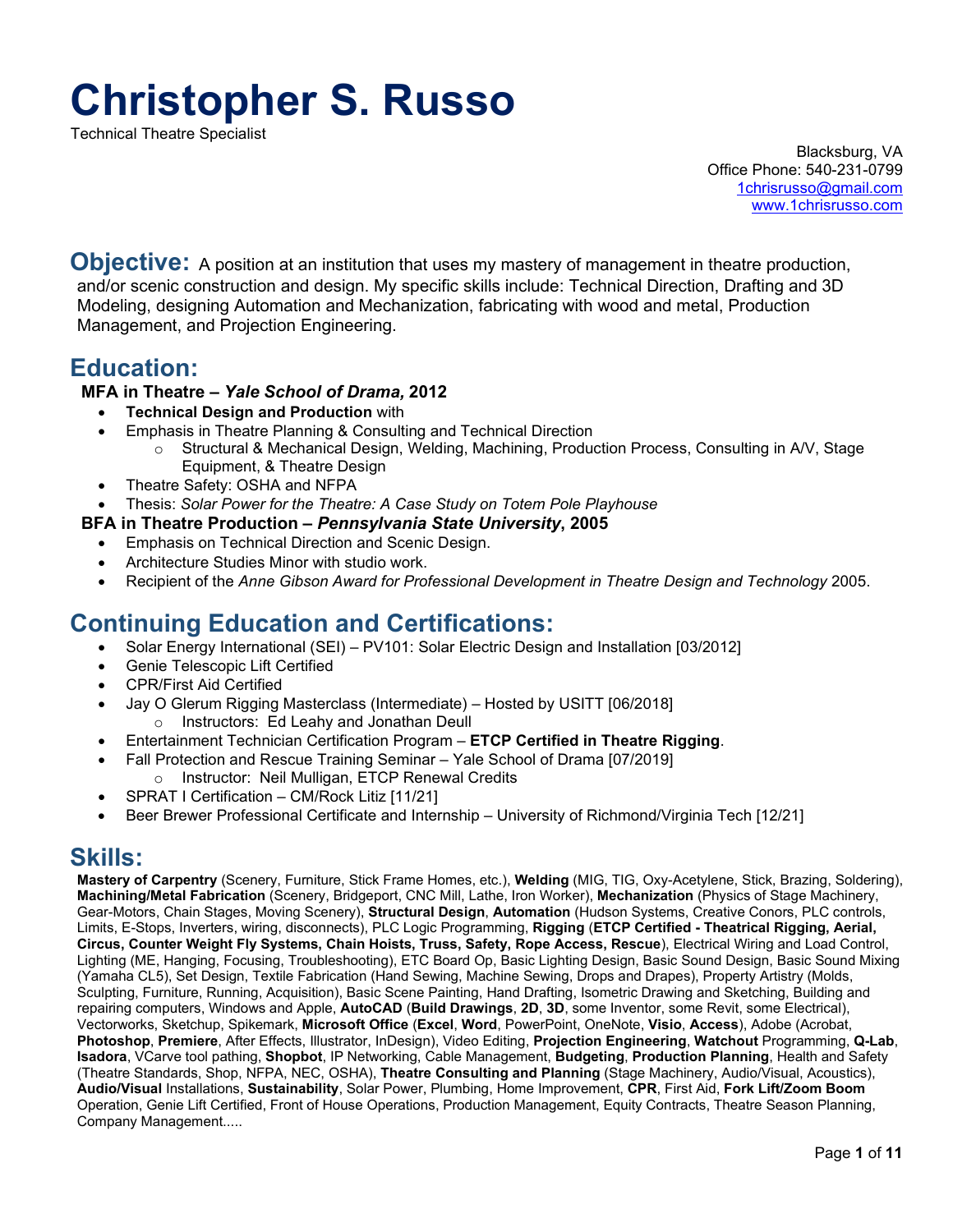# **Experience:**

# *Virginia Tech School of Performing Arts, Blacksburg, VA USA*

**Associate Professor of Practice / Technical Director** [08/2017 – present] (Academic Calendar)

Responsibilities and duties within the Department of Theatre & Cinema:

- Technical Supervisor/Director of the mainstage productions, workshops, and theatre events.
- Primary Advisor of the Technical Direction Program within the MFA in Theatre Program
	- o Instruction of technical theatre and production to graduate students.
- Instruction of technical theatre courses to undergraduates.
- Advancement of curriculum in experiential learning.
- Collaborate with faculty, staff, and students on the planning, management, implementation, and safety of all phases of production, specifically related to scenic and technical elements, for the Department of Theatre and Cinema's mainstage productions and workshops.
- Produce cost analyses, construction drawings, and build schedules.
- Manage scene shop activities, and theatre facilities and equipment.
- Track expenditures for scenic, scene shop, and equipment related budget lines; as well as propose Equipment Trust Fund requests, and administer Department of Theatre equipment inventory tracking on a regular basis.
- Oversee the duties and responsibilities of the Scene Shop Supervisor, and co-manage the health and safety of the scene shop and theatre spaces.
- Supervise student involvement on scenery construction, and provide guidance and mentorship for students performing technical management roles on productions for the purpose of realizing scenic, prop, and lighting designs.
- Actively recruit and mentor students in the MFA in Theatre Program; and specifically administer/teach the Technical Direction Program Area within the MFA in Theatre Program as the Primary Advisor.
- Teach undergraduate and graduate courses in stagecraft, technical design and production, and production management, with the option of teaching in a secondary area.
- Participate in technical rehearsals and production meetings for the mainstage productions.
- Engage in departmental services: recruiting, structural committees, season planning, and faculty meetings.

*Virginia Tech School of Performing Arts, Blacksburg, VA USA*<br>**Instructor of Scenic Technology / Shop Supervisor** [01/2014 – 08/2017] (Academic Calendar) **Instructor of Scenic Technology / Shop Supervisor** Responsibilities and duties within the Department of Theatre & Cinema:

- Manage and maintain the Scene Shop and Studio Theatre: tool upkeep, shop and storage organization, ordering of supplies and materials, ensure safety measures are met.
- Supervise the installation of technical aspects (scenery, lights, and props) for all mainstage productions.
- Instruct graduate and undergraduate students in Technical Direction, scenic construction, and tool usage (wood and metal construction). Teach courses in technical theatre: Production Process, Projections, Drafting, Studios.
- Work, and instruct, on special projects for productions, including automation and CNC.
- Attend and participate in faculty and production meetings, and sit on various committees.
- Participate in the recruiting of new students and represent the School at conferences (USITT, SETC, LiNK).
- Monitor Student and Graduate Assistant hours.
- Maintain shop purchases and budgets
- Maintain inventory of Department of Theatre's fixed assets in conjunction with other departments in the School.

# *Yale Repertory Theatre/Yale School of Drama (Lort-D/Academia), New Haven, CT. USA*

|  | <b>Head Projections Technician</b> | $[10/2012 - 12/2013]$ (Academic Calendar) |  |
|--|------------------------------------|-------------------------------------------|--|
|  | Responsibilities and duties:       |                                           |  |

Responsibilities and duties:

- Serve as projections staff and support for projection engineers and designers for the Rep and School.
- Build and maintain projections equipment including cabling, computers, components, and networking. Build sound baffling and projector mounts as needed.
- Implement system designs from system-flow-diagrams and trouble-shoot signal issues. Assist in instructing students on the projection engineering process.
- Prepare computer systems for programing, and serve as Watchout™ programmer when needed.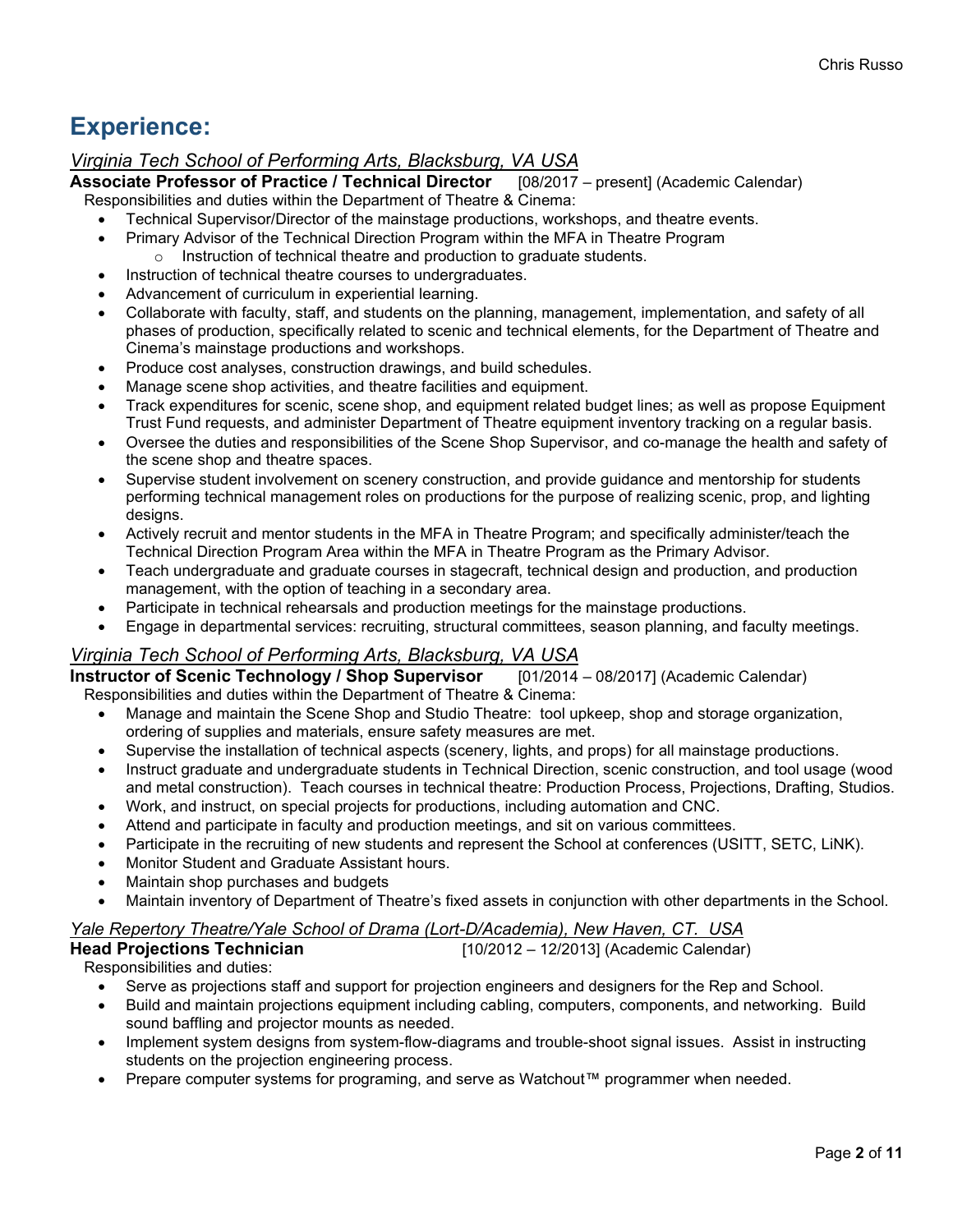# *Long Warf Theatre, New Haven, CT. USA*

#### **Over-hire Technician** [10/2012 – 12/2013]

• Shop Carpenter and Lighting Crew

*Totem Pole Playhouse (AEA Summer Stock Theatre), Fayetteville, PA. USA*

| <b>Associate Producer (Production Manager) +</b>                 | $[04/2013 - 09/2013]$ $[04/2014 - 09/2014]$ $[04/2015 - 07/2015]$ |
|------------------------------------------------------------------|-------------------------------------------------------------------|
| Associate PM/House Manager/Scenic Designer [05/2012 - 08/2012]   |                                                                   |
| Associate Production Manager/Scenic Designer [05/2011 - 08/2011] |                                                                   |
| <b>Technical Director</b>                                        | $[05/2008 - 08/2008]$ $[05/2009 - 08/2009]$ $[05/2010 - 08/2010]$ |
| <b>Scenic Designer/Master Carpenter</b>                          | $[05/2004 - 07/2004]$ $[05/2005 - 07/2005]$                       |
| <b>Associate Technical Director</b>                              | $[05/2001 - 08/2001]$ $[05/2002 - 08/2002]$ $[05/2003 - 08/2003]$ |
| <b>Properties Master</b>                                         | $[05/2000 - 08/2000]$                                             |
| <b>Technical Intern</b>                                          | $[05/1999 - 08/1999]$                                             |
| <b>Usher</b>                                                     | $[05/1991 - 08/1991]$ $[05/1992 - 08/1992]$ $[05/1993 - 08/1993]$ |

Responsibilities and duties over the years:

- †Manage all production departments for entire 4-7 show season. Hiring and recruiting Production Staff. Manage and maintain season department/show budgets. Familiarity with, and enforcing, the Equity Contract.
- †Technically draft scenic units for construction, engineer intricate scenic elements. Instruct interns and Production Staff on various technical theatre aspects.
- Build new scenery and addapt stock scenery for 6 shows per summer season. Create, read and build from hand drawings and CAD drawings.
- Maintain budgets for scenic department, and scene shop, including tool maintenance and hardware stock.
- Loadin and strike scenery, supervise other employees and interns, coordinate and lead build, strike/load-in. Instruct interns on shop and construction techniques.
- Scenic Design for seven productions: *Weekend Comedy '04, Funny Money '05, Compete History of America '10, Moonlight and Magnolias '11, Almost, Maine '12, Godspell '14, Shenandoah '15*
- †Maintain Facilities: HVAC, repairs, FOH management, Company Management
- Involved in 90+ productions over the course of 15 seasons, with all departments, yet almost entirely scenically devoted.

#### *Sightline Fabrications, Brooklyn, NY (Commercial Scene Shop)*

| <b>Carpenter</b> | $[2/2009 - 04/2009]$ |
|------------------|----------------------|
|------------------|----------------------|

• Build scenery, wood and metal construction.

| Cirque du Soleil, Montreal Canada (Touring Shows Division) |  |
|------------------------------------------------------------|--|
|                                                            |  |

| <b>Head Carpenter, Alegria</b>                                                                                                                                                                                                                                                                   | $[10/2006 - 02/2008]$ |            |
|--------------------------------------------------------------------------------------------------------------------------------------------------------------------------------------------------------------------------------------------------------------------------------------------------|-----------------------|------------|
| $\mathbf{0}$ and $\mathbf{0}$ are $\mathbf{0}$ and $\mathbf{0}$ are $\mathbf{0}$ and $\mathbf{0}$ and $\mathbf{0}$ are $\mathbf{0}$ and $\mathbf{0}$ are $\mathbf{0}$ and $\mathbf{0}$ are $\mathbf{0}$ and $\mathbf{0}$ are $\mathbf{0}$ and $\mathbf{0}$ are $\mathbf{0}$ and $\mathbf{0}$ are |                       | $\sqrt{2}$ |

| Swing Technician, Alegria                                                     | $[07/2005 - 10/2006]$ |
|-------------------------------------------------------------------------------|-----------------------|
| Duties and responsibilities for the Carpentry Department: Authority of all we |                       |

Duties and responsibilities for the Carpentry Department: Authority of all workings of the stage and set, including Automation equipment.

- Schedules and planning for employees in the Carpentry Department.
- Maintenance for stage and set.
- Planning of city transfers, including intercontinental transfers including 7 truck loads.
- Leading teams in assembling and disassembling stage and set.
- Supporting the Artistic Department; rehearsals, staging, ASM.
- Running and maintaining show integrity onstage and back stage.
- Hiring and training of new employees.
- Creating and reading AutoCAD drawings for stage, set, big top tent, and site.
- Assist in and orchestrating the assembly and disassembly of the stage, set, and big top tent.
- Work as Crew, Stage Carp, and Back Stage Manager for performances.
- Visited 14 countries on three continents while on tour.

# *Eisenhower Auditorium, State College, PA USA (IATSE Venue)*

| $[10/2001 - 10/2004]$ |
|-----------------------|
|                       |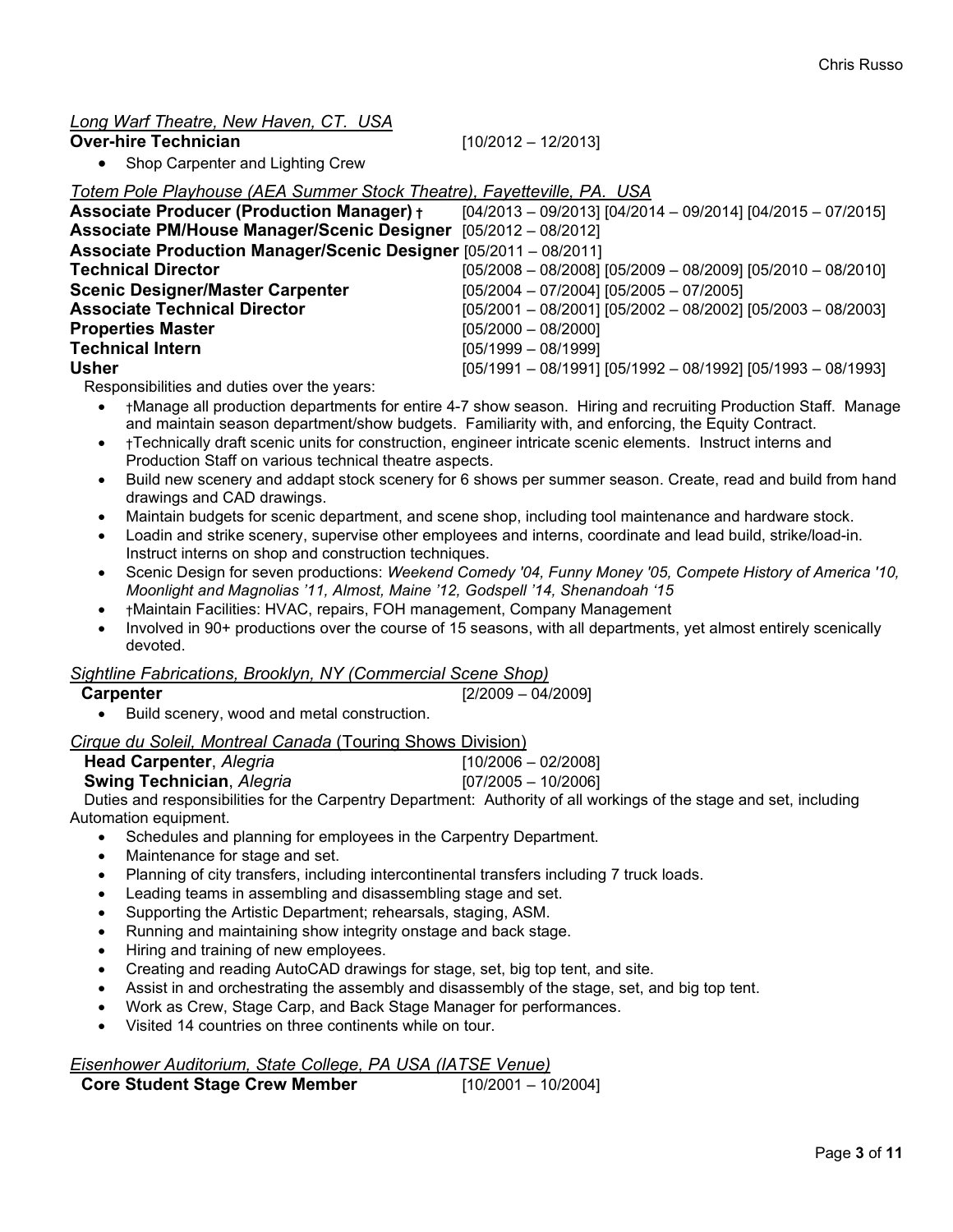*Bear Construction, Fort Collins, CO. USA*

#### **Carpenter/Framer** [09/2000 – 05/2001]

Residential Construction

# **Conferences:**

#### *United States Institute for Theatre Technology (USITT) – Active Member* Toronto, Ontario

| TUIUIIIU. UIIIAHU       | zuuu |                                                                 |
|-------------------------|------|-----------------------------------------------------------------|
| Salt Lake City, Utah    | 2016 | Session Presenter - "Make It Move", Wagon Technology            |
| St. Louis, Missouri     | 2017 |                                                                 |
| Ft. Lauderdale, Florida | 2018 | Conference Committee – Technical Director for the Outdoor Venue |
|                         |      | Managed all aspects of loadin, events, sessions, and strike.    |
| Louisville, Kentucky    | 2019 | Conference Committee - Production Manager for the Expo Floor    |
|                         |      | Managed all aspects of loadin, events, sessions, and strike.    |
| Houston, Texas          | 2020 | Conference Committee - Production Manager for the Expo Floor    |
|                         |      | "Managed" all aspects *Cancelled event                          |
| Baltimore, Maryland     | 2022 | Conference Committee - Production Manager for the Expo Floor    |

# *South Eastern Theatre Conference (SETC)*

| Greensboro, North Carolina | 2016 |
|----------------------------|------|
| Lexington, Kentucky        | 2017 |
| Mobile, Alabama            | 2018 |
|                            |      |

# *LiNK – Graduate Recruiting Event (USITT/SETC)*

| Atlanta, Georgia | 2016 |
|------------------|------|
| Atlanta, Georgia | 2017 |
| Atlanta, Georgia | 2018 |
| Atlanta, Georgia | 2019 |
|                  |      |

# *Virginia Thespians*

Virginia Tech 2017 Basic Automation Workshop

# **Teaching Accomplishments:**

**Areas of Specialization**: Scenic Construction, Carpentry, Tool and Shop Use, MIG Welding, Milling and Machining, Basic Scene Painting, Technical Drafting (Hand Drafting/AutoCAD), CNC Pathing, Furniture Construction, Mechanical Design, Automation Design, Structural Design, Electrical Design and Wiring, Theatrical Rigging, Production Management, Theatre Safety, Technical Writing, Theater Architecture and Consulting, Projection Engineering and Watchout Programming…

# *Courses Developed and Taught at Virginia Tech*

**Projection Engineering – Theatre Technology Topics 3 Credit Hour** 

Taught: SP 2015, SP 2017, SP 2019, SP2020

This course introduces the technology and process of achieving a Video Projection Design. Topics discussed are: Video Transmission Protocols, Projection Equipment, Computer Architecture, Aspect Ratios and Resolution, Lens Calculations, Drafting and System Flow Diagrams, Watchout Programing, Practical Applications, Live Feed Integration, Content Acquisition and Creation.

TA 3144/5504 *Managing Collaboration – The Production Process* (Graduate Studio) 3 Credit Hour Taught: Fall 2015, Fall 2016, Fall 2017, Fall 2018, Fall 2019, Fall 2020

This course focuses on the principals and methods of production planning used by typical theatre managers within the regional theatre model. Study in this course is approached from technical examples and projects, although the skills and techniques are applicable across any discipline. All projects, small or large, involve similar logistical methods of process and organization. Areas of focus in this course are: Product Design, Budgeting, Scheduling, Calendars, Staffing, Unions, The Role of the Manager, Touring, and Theatre Safety (OSHA and NFPA).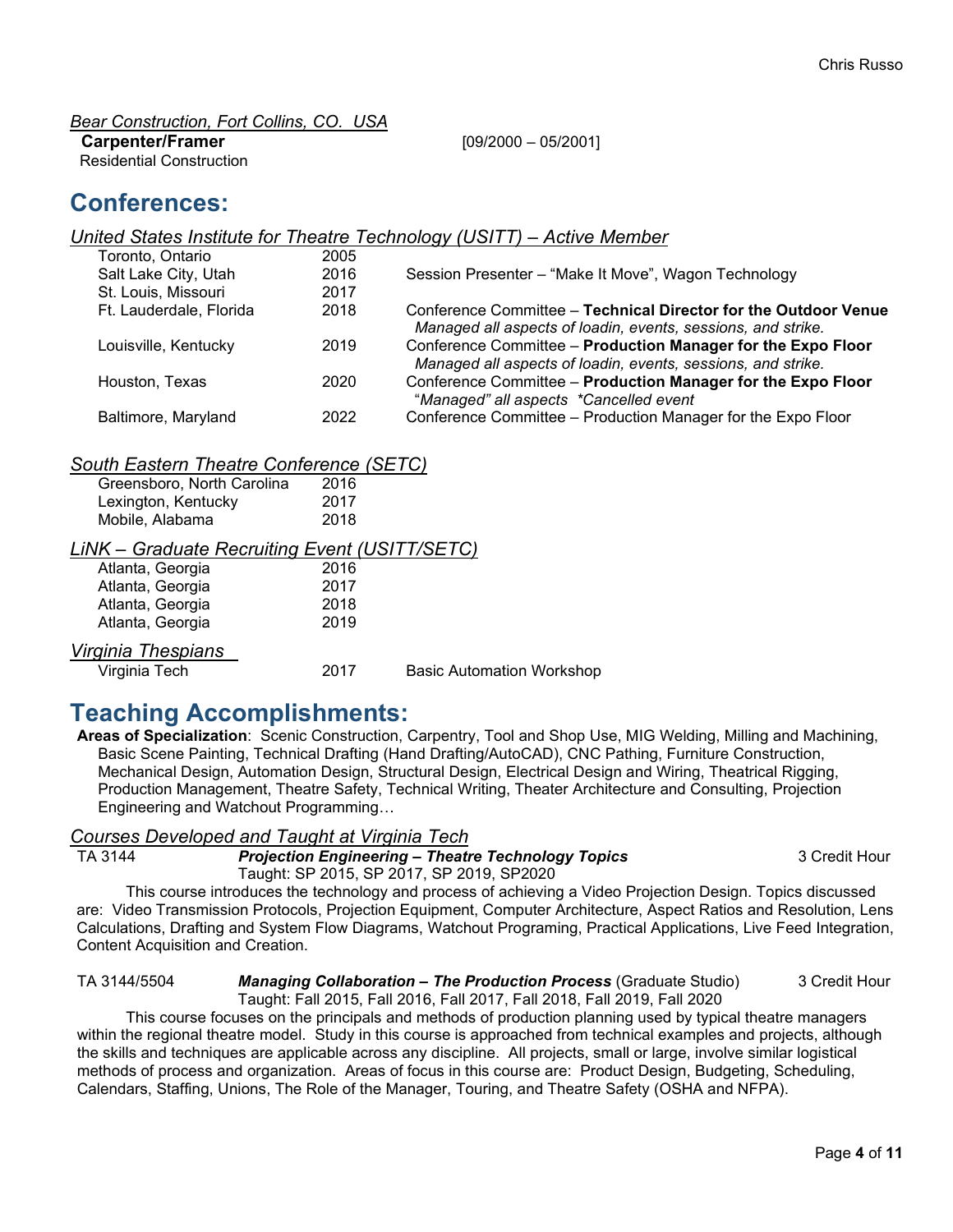# TA 3144 **Drafting for the Stage – Theatre Technology Topics** 3 Credit Hour

Taught: Fall 2017, Fall 2018, Fall 2019, Fall 2020

This course will introduce the key process in communicating scenic and technical designs graphically through drafting standards outlined by USITT. A progression from simple hand drawing, to hand drafting tools and techniques, and ultimately to computer aided tools will facilitate the understanding and appreciation for the art of drafting whether it be by pencil or mouse in hand. Most notable topics will include: Hand Drawing & Drafting Techniques, Drafting Standards for Theatre, Orthographic and Isometric Drafting, Computer Aided Drafting, and Drafting in 3D with AutoCAD.

#### TA 3144 *Shop Technologies – Theatre Technology Topics* 3 Credit Hour Taught: SP 2017

As a continuation of Stage & Lighting Technology and Scene Shop Production Lab, this course covers the following five areas: Stage Rigging, Welding Techniques, CNC Router use, Advanced Carpentry Techniques and Tools, and metal Machining with the Mill and Lathe. The majority of class time will be experiential learning working on projects that use the techniques needed to understand the covered topics.

#### TA 3014 **Production Scene Shop Lab** 1 Credit Hour

Taught: SP 2014, Fall 2014, SP 2015, Fall 2015, SP 2016, Fall 2016, SP 2017, Fall 2017 This course is intended to expose students to the scenery build process in a scene shop. Students will be exposed to tool use and basic material handling while assisting in the build of the season's mainstage productions. Upon completion, students should be familiar with typical scenic construction techniques, be able to use common hand and power tools for wood and metal construction, and understand safety practices in a shop setting.

#### TA 3014 **Production Run Crew Lab** – New Course 1 Credit Hour 1 Credit Hour

Taught: Fall 2016, SP 2017, Fall 2017, SP 2018, Fall 2018, SP 2019, Fall 2019, SP 2020 This course is intended to expose students to a theatrical production while working "behind the scenes". In addition, this course helps supply SOPA's main stage theatre productions with supporting roles that are nonperformance based. A run crew role is typically a job, part, or duty relating to working backstage, or assisting one of the production areas in a multitude of ways. Upon completion, students should be able to demonstrate and understand the responsibilities and requirements involving being run crew on a production. Additionally, students will develop and have appreciation for collaborative skills surrounding the rehearsal and performance process.

TA 2414 *Stage & Lighting Technology – Redesigned Degree Required Course* 3 Credit Hour Taught: Fall 2017, SP 2018, Fall 2018, Fall 2019, SP 2019, SP 2020, Fall 2021

Students will be given an ability to collaborate and/or communicate in the industry with confidence and understanding of theatre production from the technical perspective; i.e. scenic, and lighting areas. Students will be given an ability to collaborate and/or communicate in the industry with confidence and understanding of theatre production from the technical perspective; i.e. scenic, and lighting areas.

TA 3144/5534 *Stage Rigging – New* Topics *Course* 3 Credit Hour Taught: SP 2019, SP 2020

The importance of understanding the safety of overhead rigging is the core of this course. Such topics discussed in this course will be rigging math involved in the strengths of materials and safe loading practices, rigging components, rigging techniques, and experience in the use of theatre rigging. Upon completion, students will demonstrate competence of rigging equipment and the ability to carry out typical rigging tasks and scenarios safely and efficiently.

TA 5514 *Structural Design for the Stage I* (Graduate Studio – New Topics Course) 3 Credit Hour Taught: Fall 2017, Fall 2018, Fall 2019, Fall 2020

This course concurrently develops the pre-calculus mathematics and physical sciences requisite for advanced study in modern theater technology, and concentrates on the application of statics to the design of safe scenic structures. Assignments relate structural design principles to production applications. Scope includes: Geometric Properties; and Sawn Lumber Beam and Column Design. Upon completion, students will be able to calculate within safe margins the capacities of certain loading conditions with wood construction components, such as beams and columns. Students will demonstrate a vocabulary and understanding that is present in mechanical, and structural engineering.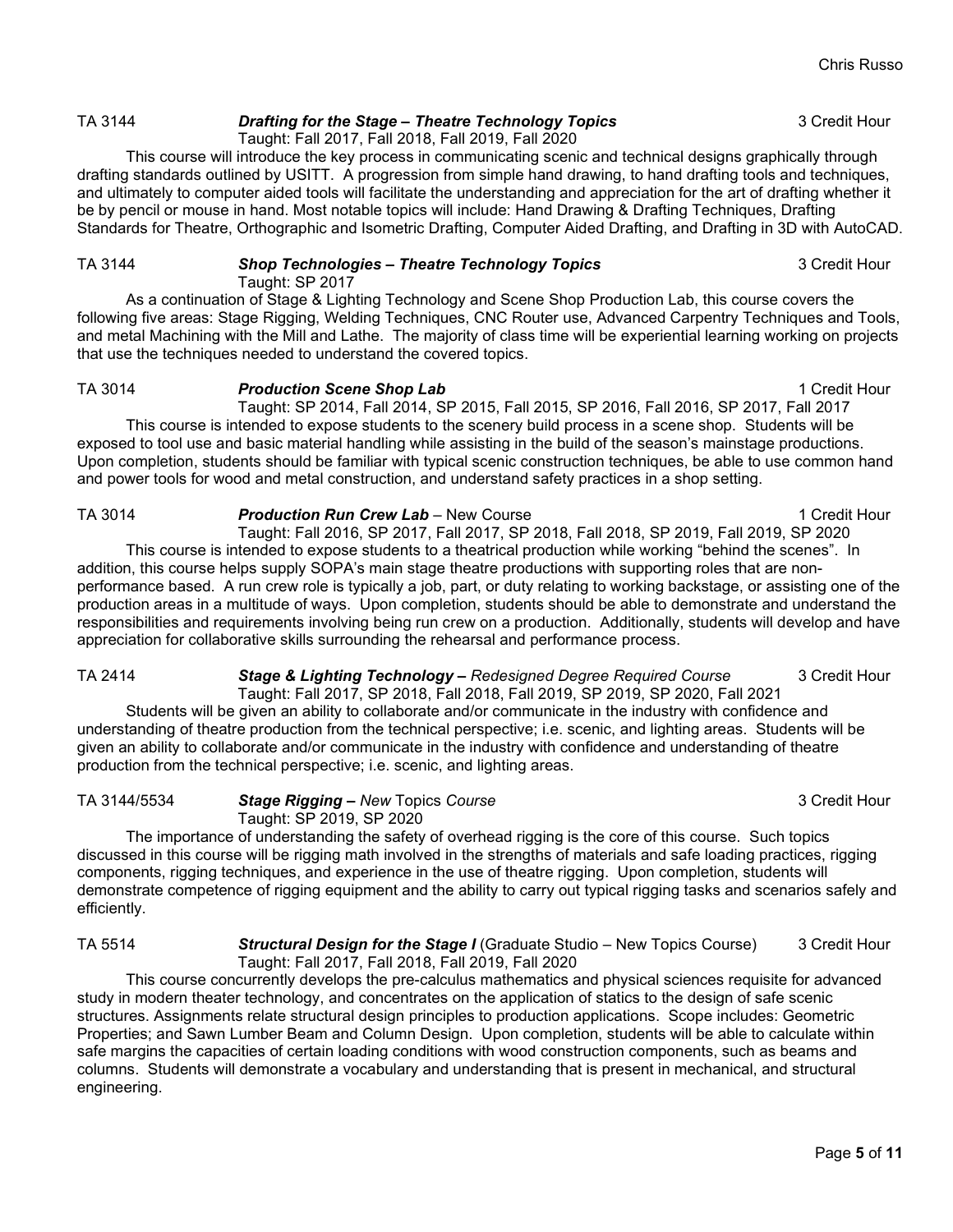#### TA 5514 *Structural Design for the Stage II* (Graduate Studio – New Topics Course) 3 Credit Hour Taught: SP 2018, SP 2019, SP 2020

This course concurrently develops the pre-calculus mathematics and physical sciences requisite for advanced study in modern theater technology, and concentrates on the application of statics to the design of safe scenic structures. Assignments relate structural design principles to production applications. Scope includes: Steel Beam and Column Design. Upon completion, students will be able to calculate within safe margins the capacities of certain loading conditions with **steel** construction components, such as beams and columns. Students will demonstrate a vocabulary and understanding that is present in mechanical, and structural engineering.

TA 5524 *Mechanical Design for the Stage I* (Graduate Studio – New Topics Course) 3 Credit Hour Taught: SP 2018, SP 2019, SP 2020

This course is the precursor of Mechanical Design for the Stage II. To design mechanization for a theatrical production, one must first understand the physics involved to make things move. This course serves to introduce, or review, the fundamentals of physics that relate to typical scenery used in theatrical productions. Understanding how to calculate the forces involved in scenery movement will enable students to understand sizing, rating, and calibration of industrial equipment used in moving scenery. Students will gain an understanding of the "physics of stage machinery" mostly used in scenic construction, automation, mechanization, and rigging. Students will demonstrate the ability to calculate, within a basic margin, how to determine the physical constraints and power formulas for loads found in scenery mechanization and automation. Students will understand what it takes to make things move, and the knowledge gained will prepare the students for the next steps; Mechanization Components and Equipment.<br>TA 5524 **Mechanical Design for the Stage II** (Graduate Studio – New Topics Course) 3 Credit Hour Mechanical Design for the Stage II (Graduate Studio – New Topics Course)

Taught: Fall 2018, Fall 2019, Fall 2020, Fall 2021

This course is the continuation of Mechanical Design for the Stage I. To design mechanization for a theatrical production, one must first be introduced to the mechanical equipment involved to make things move. This course serves to introduce, or review, the machinery components that relate to typical scenery used in theatrical productions. Understanding what machine components involved in scenery movement will enable students to understand available industrial equipment used in moving scenery. Students will gain an awareness of the "Stage Machinery Components" mostly used in scenic construction, automation, mechanization, and rigging. Students will demonstrate the ability to identify machinery components, and understand in which scenarios to use equipment. Students will understand what it takes to make things move, and the knowledge gained will prepare the students for the next steps of Mechanical Automation of Scenic Elements.<br>TA 5524 Mechani

Mechanical Design for the Stage III (Graduate Studio - New Topics Course) 3 Credit Hour Taught: Spring 2021, Spring 2022

This course is the continuation of Mechanical Design for the Stage II. The focus of this course is to apply knowledge from the previous courses in Mechanical Design to implement automated scenery in a studio or production setting. Primarily designs will include lifts, revolves, tracked scenery, and rigging.<br>TA 5504 **Technical Design Concepts** (Graduate Studio – New Co

**Technical Design Concepts** (Graduate Studio – New Course) 3 Credit Hour Taught: Fall 2018, Fall 2019, Fall 2020, Fall 2021

This graduate course focuses on advanced problem solving for technically challenging problems found in technical design for the theatrical stage. Through experiential tasks in electricity and electronics, coding, programming, structural design, and automation and mechanization, students are prepared for a wide range of issues that arise in the field of Technical Theatre. Having successfully completed the course students will be able to: Break down typical technical scenarios into manageably solvable parts. Develop elegant solutions through calculation, research, and collaborative brainstorming. Express ideas legibly through various media. Design functional and efficient solutions to technically challenging problems and scenarios. Prepare budgets and detailed procedures for implementing technical theatre designs. Interpret, and formulate solutions to, potential complications and hazards that arise in typical technical theatre design situations and scenarios.

TA 5416/5426/5436 *Production Studio I, II and III* (Graduate Studio – Production Assignments) 3 Credit Hour Taught: SP 2017, SP 2018, SP 2019, Fall 2020

Mentorship of graduate students on either a specific topic or a mainstage production. Course work is individualized.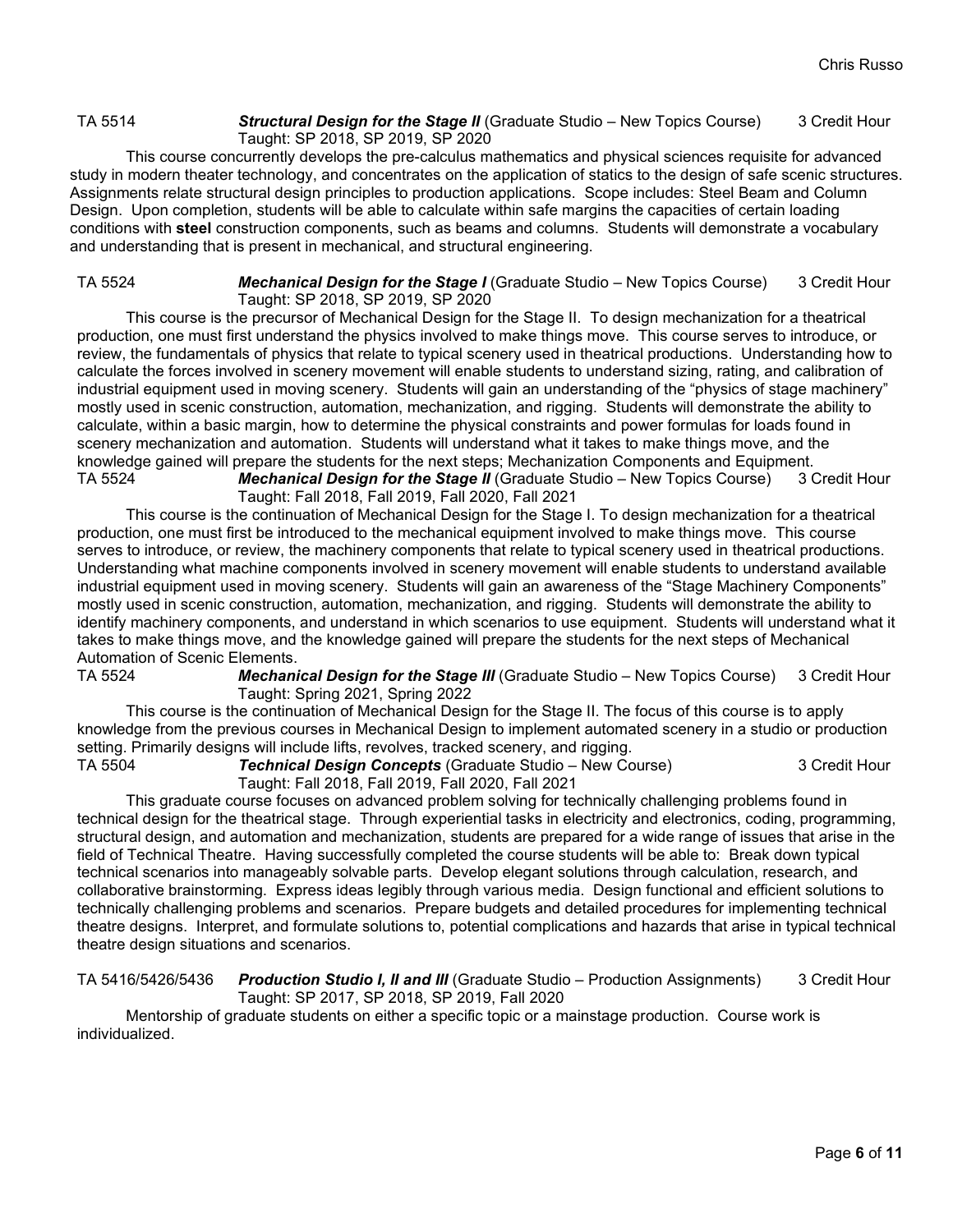# **Graduate Committees and Advising**

| <b>Andy Nafts</b>                          | <b>Technical Direction</b> |                                           | <b>Committee Member/Secondary Advisor</b>                             | $2014 - 16$      |
|--------------------------------------------|----------------------------|-------------------------------------------|-----------------------------------------------------------------------|------------------|
| Donna Thompson                             | Arts Leadership            |                                           | <b>Committee Member</b>                                               | $2014 - 17$      |
| <b>William Caldwell</b>                    | Arts Leadership            |                                           | <b>Committee Member</b>                                               | $2014 - 17$      |
| David Salmo                                | Arts Leadership            |                                           | <b>Committee Member</b>                                               | $2015 - 18$      |
| <b>Felicia Havens</b>                      |                            | Props Design and Management               | Committee Member/Secondary Advisor                                    | $2015 - 18$      |
| Lauren Chilton                             |                            | Props Design and Management               | <b>Committee Guest/Secondary Advisor</b>                              | $2015 - 18$      |
| <b>Tanner Upthegrove</b>                   |                            |                                           | Sound Design / Technical Direction Committee Member/Secondary Advisor | $2015 - 19$      |
| Gabrielle Piazza                           | Arts Leadership            |                                           | <b>Committee Member</b>                                               | $2016 - 19$      |
| Joseph Fry                                 |                            | <b>Technical Direction</b>                | <b>Primary Advisor</b>                                                | $2017 - 20$      |
| Henry Coleman                              |                            | <b>Technical Direction</b>                | <b>Primary Advisor</b>                                                | $2018 - 21$      |
| Diksha Pilania                             |                            | Scenic and Props Design                   | <b>Committee Guest/Secondary Advisor</b>                              | $2018 - 21$      |
| Joseph Link                                |                            | <b>Technical Direction</b>                | <b>Primary Advisor</b>                                                | $2019 - 22$      |
| Daniel Solomon Holland Technical Direction |                            |                                           | <b>Primary Advisor</b>                                                | $2020 - 23$      |
| Rachel Kilgore                             |                            | <b>Stage Management</b>                   | <b>Committee Member</b>                                               | $2020 - 23$      |
| Alexander Munn                             | Props Design               |                                           | <b>Committee Member</b>                                               | $2021 - 23$      |
| <u> Production Advising</u>                |                            |                                           |                                                                       |                  |
| A Midsummer Night's Dream                  |                            | <b>Andy Nafts</b>                         | <b>Technical Director</b>                                             | Spring 2015      |
| A Midsummer Night's Dream                  |                            | Allison Hall                              | <b>Lighting Designer</b>                                              | Spring 2015      |
| <b>Glengarry Glen Ross</b>                 |                            | Lauren Chilton                            | Props Master                                                          | <b>Fall 2016</b> |
| <b>Importance of Being Earnest</b>         |                            | Felysia Havens                            | Props Artisan                                                         | Spring 2018      |
| <b>Importance of Being Earnest</b>         |                            | Joseph Fry                                | <b>Technical Director</b>                                             | Spring 2018      |
| <b>Decision Height</b>                     |                            | Joseph Fry                                | Props Master                                                          | <b>Fall 2018</b> |
| Angels in America: Part I                  |                            | Joseph Fry                                | <b>Technical Director</b>                                             | <b>Fall 2018</b> |
| Angels in America: Part I                  |                            | Diksha Pilania                            | Props Designer                                                        | <b>Fall 2018</b> |
| The Foreigner                              |                            | Joseph Fry                                | <b>Automation Designer</b>                                            | Spring 2019      |
| The Foreigner                              |                            | Diksha Pilania                            | Props Designer/Set Designer                                           | Spring 2019      |
| The Foreigner                              |                            | Cheyenne Clevenger                        | Props Artisan                                                         | Spring 2019      |
| As You Like It                             |                            | Henry Coleman                             | <b>Technical Director</b>                                             | Spring 2019      |
| As You Like It                             |                            | Joseph Fry                                | Rigger                                                                | Spring 2019      |
| How I Learned to Drive                     |                            | Henry Coleman                             | Props Master                                                          | <b>Fall 2019</b> |
| How I Learned to Drive                     |                            | Joseph Link                               | <b>Master Carpenter</b>                                               | <b>Fall 2019</b> |
| <b>Balm in Gilead</b>                      |                            | Henry Coleman                             | <b>Technical Director</b>                                             | <b>Fall 2019</b> |
| <b>Balm in Gilead</b>                      |                            | Joseph Link                               | <b>Assistant Technical Director</b>                                   | <b>Fall 2019</b> |
| Pippin                                     |                            | Joseph Link                               | <b>Technical Director</b>                                             | Spring 2020      |
| Pippin                                     |                            | Henry Coleman                             | <b>Assistant Technical Director</b>                                   | Spring 2020      |
| Pippin                                     |                            | Joseph Fry                                | <b>Assistant Technical Director</b>                                   | Spring 2020      |
| <b>Wondrous Strange</b>                    |                            | Daniel Soloman Holland Technical Director |                                                                       | <b>Fall 2021</b> |
| Sweat                                      |                            | Daniel Soloman Holland Technical Director |                                                                       | <b>Fall 2021</b> |

# **Departmental Committees**

| Virginia Tech | Theatre and Cinema Curriculum Committee - Chair    | 2019-Current                       |
|---------------|----------------------------------------------------|------------------------------------|
| Virginia Tech | Theatre and Cinema Curriculum Committee            | 2015-16, 2016-17, 2017-18, 2018-19 |
| Virginia Tech | Theatre and Cinema Recruiting Committee            | 2016-17, 2017-18, 2018-19          |
| Virginia Tech | MFA in Theatre Graduate Steering Committee         | 2016-17, 2017-18, 2018-19          |
| Virginia Tech | Search Committee - Stage Management Faculty        | 2016                               |
| Virginia Tech | Chair Search Committee - Shop Supervisor Faculty   | 2017                               |
| Virginia Tech | Search Committee - Scene Design Faculty            | 2019                               |
| Virginia Tech | Chair Search Committee - Sound Design/Eng. Faculty | 2019                               |
| Virginia Tech | Chair Search Committee - Shop Supervisor Faculty   | 2021                               |
|               |                                                    |                                    |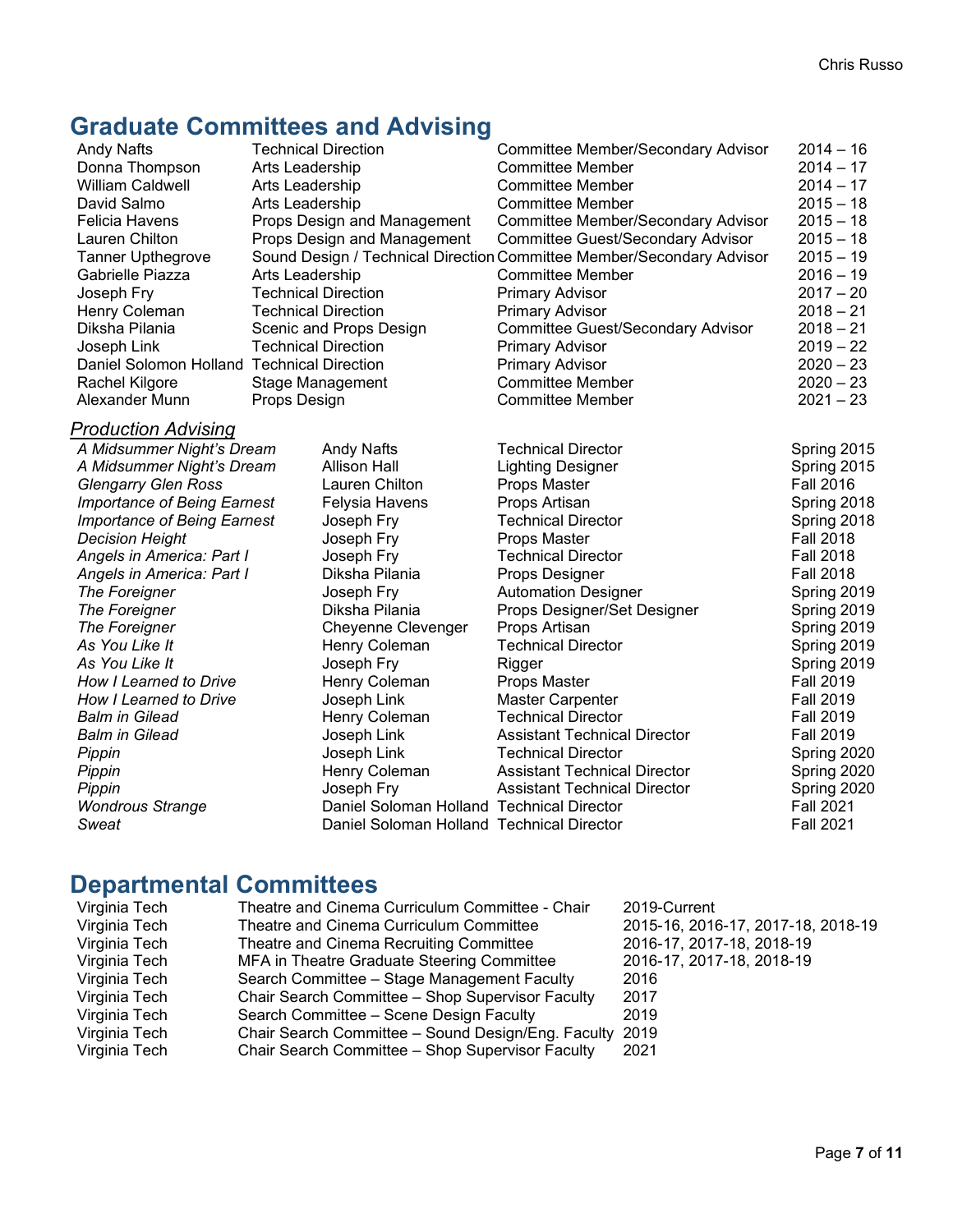# **Virginia Tech Departmental Contributions**

| Scenic Shop and Facilities Specific Funds Manager                | $2014 - 20$        |
|------------------------------------------------------------------|--------------------|
| <b>Technical Equipment and Storage Manager</b>                   | $2014 - 20$        |
| Vehicle Manager                                                  | $2014 - 20$        |
| <b>Hazcom Coordinator</b>                                        | $2014 - 20$        |
| Graduate Handbook Author and ongoing Editor                      | $2017 - 20$        |
| Graduate MFA in Theatre Brochure Editor                          | 2018               |
| Equipment Trust Fund Manager - Scenic                            | $2015 - 20$        |
| Theatre Inventory Requisition Manager                            | Summers 2016, 2018 |
| Automation Systems Retrofitting and Curator (Creative Conners)   | $2015 - 19$        |
| Haymarket Theater Counterweight Rigging System Curator           |                    |
| Lift Line Replacement (ongoing project)                          | Spring 2019        |
| Black Box Theatre Audio / Visual Retrofit                        | Summer 2018        |
| Studio Theater Booth Retrofit (Counter and Sound System Remodel) | Summer 2019        |
| Coordinated the revision of Theatre & Cinema Degree Checksheets  |                    |
| and Roadmaps                                                     | $2019 - 20$        |
| Annual Theatre Degree Assessment Reporting                       | 2019, 2020         |
|                                                                  |                    |

# *Specific Creative Work at Virginia Tech*

# **Trap Door for Spring Awakening**

- Structural analyses on support members, and design for three traps built in one.
- Hydraulic power utilization and installation.

# **Multiple Moon Box Movement for** *Midsummer Night's Dream*

- Seven Moon boxes mounted behind a RP Screen, Five of which moved, all using different light sources.
- Stock Winch design using D/C motors, chain stages, SCR controllers, logical limit and toggle switching for controlled motion and automatic stop, and innovative track design using Wahlberg winches.

# **Metal Construction for** *The Divine: A Play for Sarah Bernhardt*

- Efficiency in design for cut, build, and installation: repeatable part fabrication, multiple use of jigs, multi-stage installation with chain motors.
- Design package with spreadsheets and jig plans.

# **Circular Sunroof Trap Design for** *Mr. Marmalade*

- Structural analyses on support members and pneumatic specification, and design package.
- Integration of Creative Conners winch, Spikemark software, limit switching, and pneumatics.

# **Crypt Rise Effect for** *Nosferatu*

- Structural analyses on support members and pneumatic specification, and design package.
- Large pneumatic piston used for vampire raising from a crypt in controlled silent motion.

# **Double Sunroof Trap and Lift for** *Fun Home*

- Structural analyses on support members, and intricate design package for two axes of automation.
- Integration of Creative Conners winches, Spikemark software, limit switching, and pneumatics.
- Innovative single tower design using a 2:1 cable pathing, and a cantilevered platform design; 600# lifting capacity.
- Locking pin stabilizer design for lift platform using pneumatic pistons and limit switches.

# **Tracking Platforms for** *Decision Height*

- Intricate design package for three axes of automation.
- Stock/Modular track design.
- Integration of Creative Conners winches, Spikemark software, independent pneumatics, and Arduino Microcontroller via wireless Bluetooth switching for pneumatics.

# **Cable Lift for** *The Foreigner*

• Supervised the design of graduate students/technical assistants: Cable Rigging and Reeving

Integration of Creative Conners winch, and Spikemark software.

# **Rotating Platform for** *As You Like It*

- Led the design with technical assistants: modify Creative Conners Revolver V1 to be mounted under stage deck on trap unit (installed as one 500 lb. unit), friction drive on slew ring, friction drum brake on slew ring.
- Led the projection mapping on platform, and show control between Watchout and Creative Conners to track images to the rotation of the platform.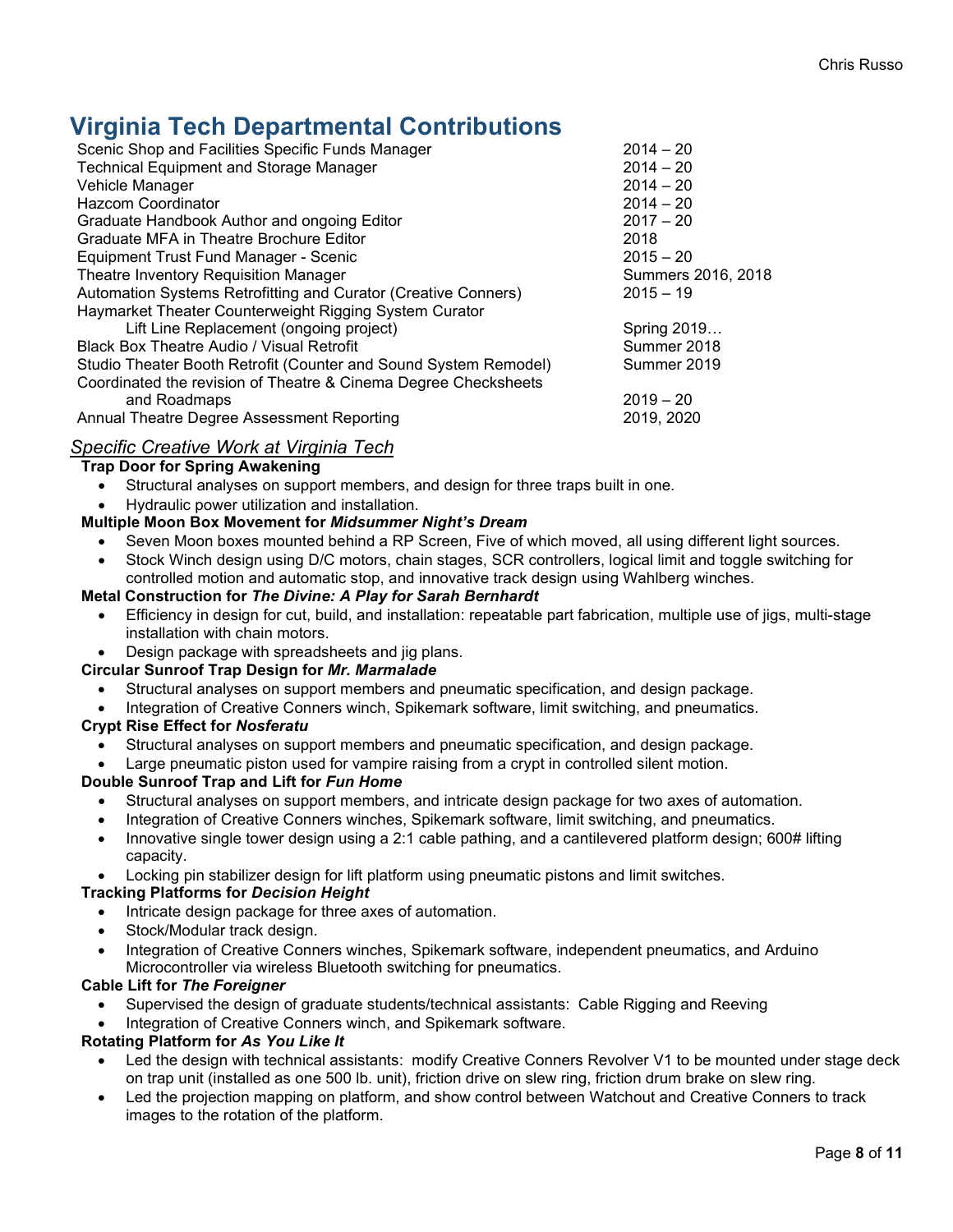# **Set Design for How I Learned to Drive**

- Vectorworks 3D modeling and animation.
- Projection Design and mapping using HD Projectors on dome shaped surfaces, Watchout programming.
- Integration of pneumatic slip stage
- **Slip Stage with Tracked Bed Unit/Locking Device for Banquet Unit for** *Balm in Gilead* 
	- Supervised the design of graduate students/technical assistants: Stock/Modular track design.

• Integration of Creative Conners winches, Spikemark software, and independent pneumatics

**Technical Design, Projection Engineering and Programming, and Production Manager for** *Palleas et Mélisande*

• SEAD Grant Production to integrate Projection Design and Opera Production- Moss Arts Center [6/21]

# **Production Register:**

| <b>Role</b><br><b>Production</b><br><b>Director</b>                            | <b>Designer</b>          | Org.       | Year |
|--------------------------------------------------------------------------------|--------------------------|------------|------|
| A Christmas Carol<br><b>Turkey Boy</b><br><b>Carl Schurr</b>                   | James Fouchard           | <b>TPP</b> | 1989 |
| Carl Schurr<br>A Christmas Carol<br><b>Turkey Boy</b>                          | James Fouchard           | <b>TPP</b> | 1990 |
| <b>Carl Schurr</b><br>A Christmas Carol<br><b>Stage Crew</b>                   | James Fouchard           | <b>TPP</b> | 1991 |
| A Son of Liberty<br><b>Carl Schurr</b><br>The Pursuit of Happiness             | Cathleen Rooney          | <b>TPP</b> | 1999 |
| The Good Doctor<br>Props Master<br>Vincent M. Lancisi                          | <b>Russel Shram</b>      | <b>TPP</b> | 2000 |
| <b>Perfect Wedding</b><br>Wil Love<br>Props Master                             | <b>Russel Shram</b>      | <b>TPP</b> | 2000 |
| Jan Puffer<br><b>Pirates of Penzance</b><br>Props Master                       | Cathleen Rooney          | <b>TPP</b> | 2000 |
| <b>Carl Schurr</b><br>Papa is All<br>Props Master                              | Cathleen Rooney          | <b>TPP</b> | 2000 |
| Death Trap<br>Props Master<br>Will Love                                        | James Fouchard           | <b>TPP</b> | 2000 |
| <b>Carl Schurr</b><br>A Tuna Christmas<br>Props Master                         | James Fouchard           | <b>TPP</b> | 2000 |
| Carl Schurr<br>Murder at the Howard Johnson's<br>Asst. Tech. Director          | James Fouchard           | <b>TPP</b> | 2001 |
| Asst. Tech. Director<br>Carl Schurr<br><b>Taking Steps</b>                     | <b>Russel Shram</b>      | <b>TPP</b> | 2001 |
| <b>Carl Schurr</b><br>Over the River<br>Asst. Tech. Director                   | James Fouchard           | <b>TPP</b> | 2001 |
| <b>Carl Schurr</b><br>See How They Run<br>Asst. Tech. Director                 | James Fouchard           | <b>TPP</b> | 2001 |
| <b>Carl Schurr</b><br>Dr. Cook's Garden<br>Asst. Tech. Director                | James Fouchard           | <b>TPP</b> | 2001 |
| <b>Grand Night for Singing</b><br>Asst. Tech. Director<br>David Caldwell       | James Fouchard           | <b>TPP</b> | 2001 |
| Assoc. Tech. Director<br>Wil Love<br><b>Visiting Mr. Green</b>                 | James Fouchard           | <b>TPP</b> | 2002 |
| Assoc. Tech. Director<br>Carl Schurr<br><b>Breaking Legs</b>                   | James Fouchard           | <b>TPP</b> | 2002 |
| Assoc. Tech. Director<br><b>Carl Schurr</b><br>Harvey                          | James Fouchard           | <b>TPP</b> | 2002 |
| Assoc. Tech. Director<br>David Caldwell<br>Not Now, Darling                    | James Fouchard           | <b>TPP</b> | 2002 |
| Murder in the Green Meadows<br>Assoc. Tech. Director<br><b>Carl Schurr</b>     | James Fouchard           | <b>TPP</b> | 2002 |
| Assoc. Tech. Director<br>David Caldwell<br>Sander's Family Christmas           | <b>Russel Shram</b>      | <b>TPP</b> | 2002 |
| <b>Midsummer Night's Dream</b><br>Props Master                                 | Jen D'Agosta             | <b>PSU</b> | 2002 |
| Jim Wise<br><b>Bus Stop</b><br>Asst. Tech. Director                            | <b>William Shroder</b>   | <b>PSU</b> | 2003 |
| Art<br>Assoc. Tech. Director<br>Wil Love                                       | <b>Paul Mills Holmes</b> | <b>TPP</b> | 2003 |
| <b>Carl Schurr</b><br>Assoc. Tech. Director<br>Thataway Jack                   | James Fouchard           | <b>TPP</b> | 2003 |
| <b>Carl Schurr</b><br>The Mousetrap<br>Assoc. Tech. Director                   | James Fouchard           | <b>TPP</b> | 2003 |
| The Odd Couple<br>Assoc. Tech. Director<br><b>Carl Schurr</b>                  | James Fouchard           | <b>TPP</b> | 2003 |
| Assoc. Tech. Director<br><b>Carl Schurr</b><br>Remember Me?                    | James Fouchard           | <b>TPP</b> | 2003 |
| Assoc. Tech. Director<br>David Caldwell<br>My Way                              | James Fouchard           | <b>TPP</b> | 2003 |
| SubUrbia<br>Technical Director<br>Rob Vernon                                   | Zack DeGeorge            | <b>PSU</b> | 2003 |
| Ragtime<br>Master Electrician<br>Cary Libkin                                   | John Cumiskey            | PSU        | 2004 |
| <b>Master Carpenter</b><br>David Caldwell<br>My Way                            | James Fouchard           | <b>TPP</b> | 2004 |
| <b>Weekend Comedy</b><br><b>Carl Schurr</b><br>Scene Designer                  |                          | <b>TPP</b> | 2004 |
| <b>Technical Director</b><br><b>Sweet Charity</b><br>Spence Ford               | Dan Robinson             | <b>PSU</b> | 2005 |
| Scene Designer<br>Jeremy Skidmore<br><b>Funny Money</b>                        | $\overline{\phantom{0}}$ | <b>TPP</b> | 2005 |
| Alegria***<br>Swing Technician<br>Luc Ouellette                                | Cirque du Soleil         |            | 2005 |
| Alegria***<br><b>Head Carpenter</b><br>Luc Ouellette                           | Cirque du Soleil         |            | 2006 |
| Sherlock Holmes: The Final Advent.<br><b>Technical Director</b><br>Carl Schurr | James Fouchard           | <b>TPP</b> | 2008 |
| Wil Love<br>Lying In State<br><b>Technical Director</b>                        | James Fouchard           | <b>TPP</b> | 2008 |
| Technical Director<br><b>Carl Schurr</b><br>The Underpants                     | <b>Paul Mills Holmes</b> | <b>TPP</b> | 2008 |
| <b>Bell, Book and Candle</b><br>Technical Director<br>Wil Love                 | Paul Mills Holmes        | <b>TPP</b> | 2008 |
| <b>Oatmeal and Kisses</b><br><b>Technical Director</b><br><b>Carl Schurr</b>   | James Fouchard           | <b>TPP</b> | 2008 |